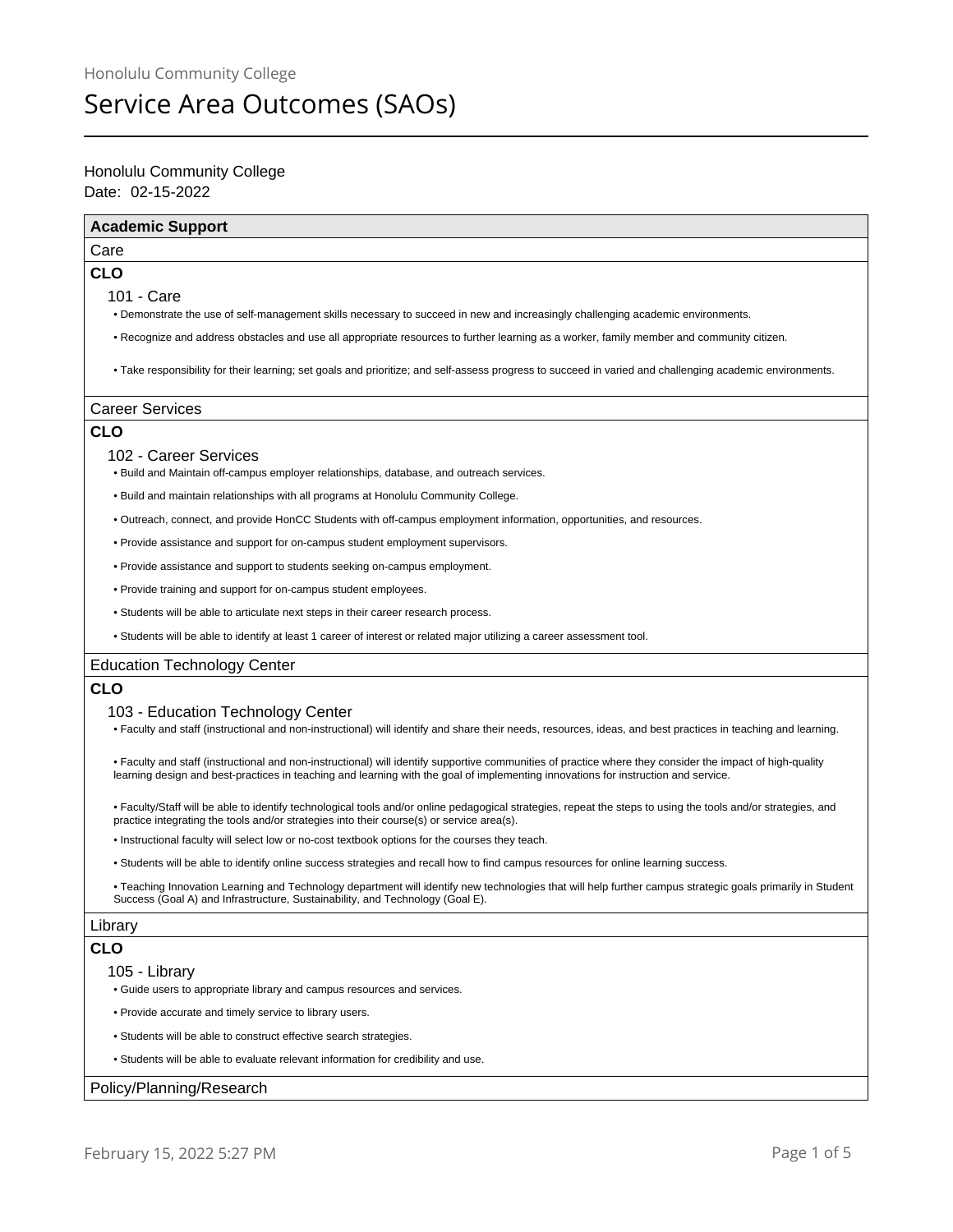# **CLO**

## 104 - Policy, Planning, and Research

- All agreed work requests will be completed by the scheduled deadline following UH Executive Policy E2.214.
- Determine sufficiency of information provided (clarity, usability, appropriateness), timeliness of response to requests; anticipate future college needs.
- Improve College program review and assessment by revising current, and creating new, data definitions, metrics, and rubrics.
- Provide input to the College Institutional Effectiveness Plan that reflects the current and evolving role of institutional research.
- Provide publications that comply with Accreditation Standard II.B.2.

#### Student Access

## **CLO**

#### 106 - Student Access

• Students will be able to exhibit self-advocacy skills and understand their rights and responsibilities within applicable laws pertaining to higher education and in the world of work. (Self-Advocacy)

• Students will be able to identify and follow specific procedures and timelines related to academic accommodations. (academic responsibility and independence)

• Students will be able to identify individual skills, college resources, and community resources to assist in meeting academic challenges. (Academic responsibility and independence)

• Students will be able to identify the connection between their disability(ies) and their academic accommodations. (Understanding of self and disability)

• Students will be able to identify their individual strengths and weaknesses with regard to their disability(ies) in the college environment. (Understanding of self and disability)

#### Testing/Tutoring

## **CLO**

#### 107 - Testing and Tutoring

• Students and faculty will receive quality in-person and online tutoring services that meet their academic support needs.

• Students and faculty will receive quality testing services to meet their academic support needs.

#### **Administrative Services**

### Business Office

#### **CLO**

#### 201 - Business Office

• Build and maintain good relationships with all customers and students.

• Maintain a system of continual improvement for all processes.

• Provide consistent, accurate, and timely professional support services to other campus units/departments/divisions as well as students and other customers of the College.

• Serve as good business partners with all vendors and contractors while ensuring that the interests of the College and University are met.

#### Human Resources

## **CLO**

#### 202 - Human Resources

• Offer faculty and staff a high level of customer service (e.g., courtesy, respect, confidentiality).

• Provide faculty and staff with helpful information and accurate answers.

• Update faculty and staff in a timely matter (e.g., about employee benefits, company policies, other key personnel matters).

#### Operations/Maintenance

#### **CLO**

203 - Operations and Maintenance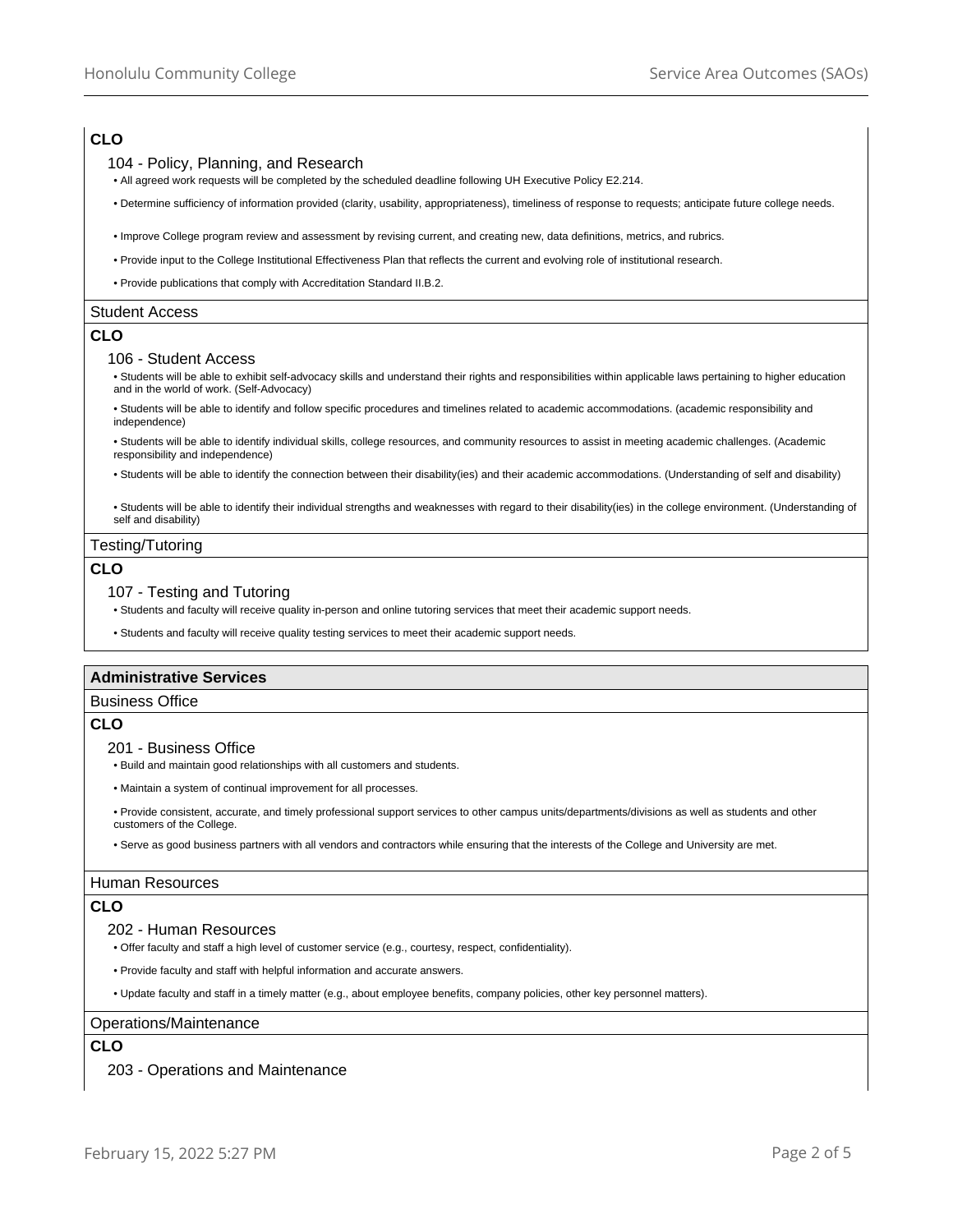- Maintain a system of continual improvement for all processes.
- Provide consistent, accurate, and timely support services to other campus units, departments, divisions, and tenants of the College and remain accessible for assistance.

## Safety/Security

## **CLO**

#### 204 - Safety and Security

• Build a safe environment in which faculty, staff, and students can learn and work (e.g., through campus patrols, investigation of incidents, victim assistance, information sharing on campus security, collaboration with the local police, officials, and community).

• Train faculty, staff, and students in various safety and security areas (e.g., active shooter, de-escalation techniques, personal safety and situational awareness, emergency preparedness drills).

## **Hawaiian Center**

## Hawaiian Center

## **CLO**

#### 601 - Hawaiian Center

• Hulili Ke Kukui will foster a Hawaiian place of learning through the integration of Hawaiian language, culture, values, and history into curriculum, campus services, and community engagement.

• Hulili Ke Kukui will serve as a Puuhonua (safe space) for all Native Hawaiian students to increase their recruitment, retention, graduation, university transfer, and employment.

• Hulili Ke Kukui will serve as the Piko (core) for the institutionalization of Native Hawaiian cultural values across faculty/staff development, leadership, and campus programs.

## **Information/Technology**

## Educational Environmental Tech

## **CLO**

#### 301 - Educational Environmental Technology

• Develop campus enhanced technology plans required by divisions, departments, programs and students.

• Providing reliable operation of campus enhanced technology in the classroom.

#### Events

## **CLO**

#### 302 - Events

• Respond to submitted requests with confirmation within 48 hours of submission.

• Setup and deliver media services as requested.

## Networking

## **CLO**

#### 303 - Networking

• Provide assurance that the campus data network environment has been provided with sufficient controls and protection mechanisms in order that the educational and business functions of the college are not disrupted by attack or misuse.

• Reviewed, updated and approved network plan that is published at least two times a year.

#### **Operations**

## **CLO**

## 304 - Operations

• Develop and implement Information solutions for services (Network Cabling Infrastructure) that are requested by administration, divisions, departments, and programs.

• Provide reliable operation of campus voice systems to include telephone operations and voicemail.

#### Planning/Purchasing/Asset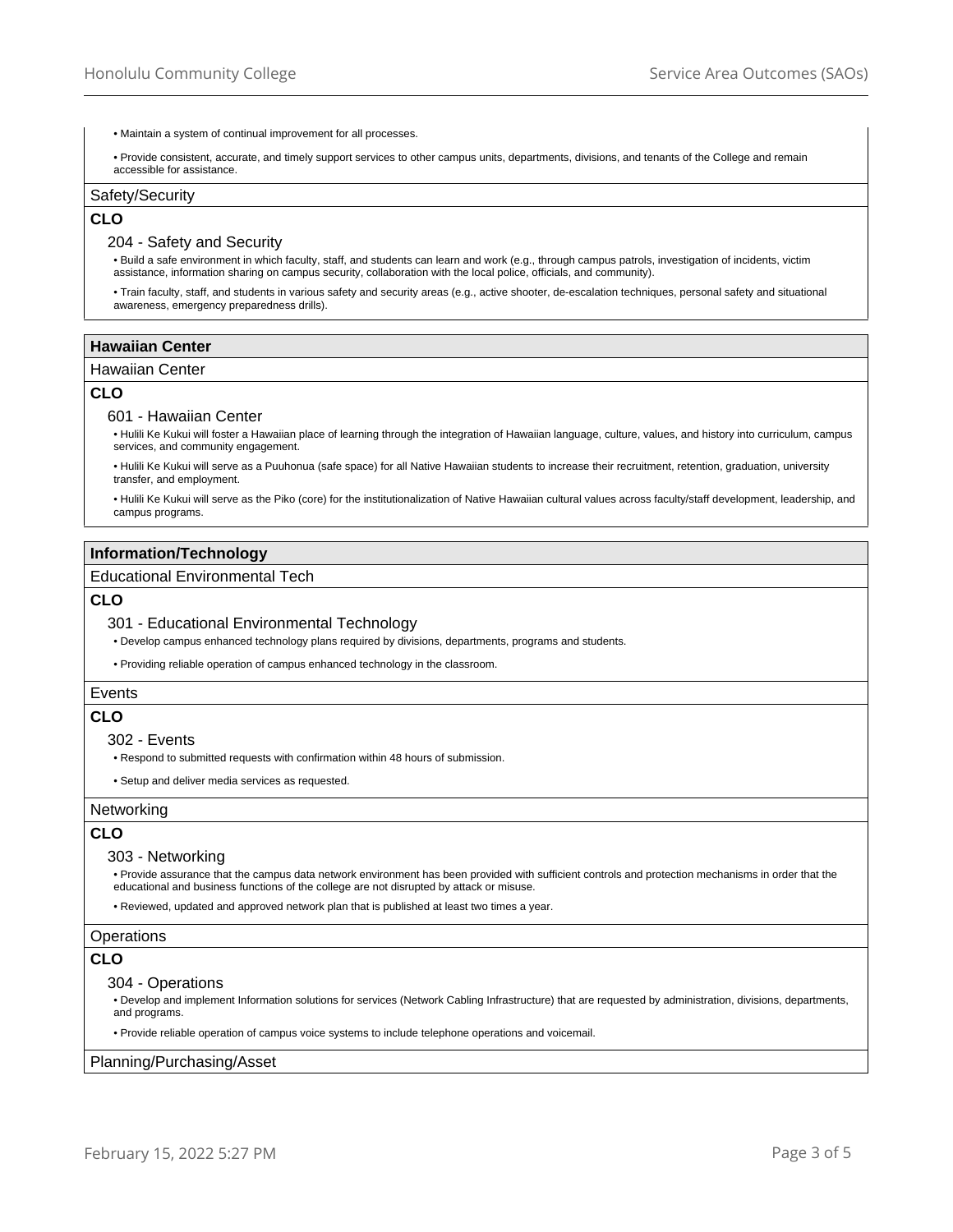# **CLO**

## 305 - Planning, Purchasing, and Asset

- Support the development and maintenance of the student learning environment.
- Track IT Inventory for asset planning purposes.

## Service Desk

## **CLO**

#### 306 - Service Desk

• Management, maintenance, update and published service catalog.

• Provide timely response to initial request.

## **Pacific Center for Advanced Technology Training**

## Pacific Center for Advanced Technology Training

## **CLO**

401 - Pacific Center for Advanced Technology Training

• Overall satisfaction of courses taken.

• Overall satisfaction of training facilities.

- Overall satisfaction with instructor.
- Overall satisfaction with registration process.

## **Student Services**

## Academic Counseling

## **CLO**

#### 501 - Academic Counseling

• Students will obtain access to accurate information about their educational goals.

• Students will develop a plan to achieve good academic standing, including recognizing academic barriers and ways to overcome them.

• Students who meet with an academic counselor will identify their next steps.

## Admissions and Records

## **CLO**

## 502 - Admissions and Records

• Identify and interpret applicable policies and procedures, including anticipating consequences of non-compliance and adhering to deadlines.

• Identify and/or utilize appropriate resources, forms, referrals, and online tools as provided by the Admissions and Records Office to complete transactions that support their academic journey.

### Financial Aid

# **CLO**

#### 503 - Financial Aid

• Identify information, tools, and resources to make responsible financial decisions and become a fiscally responsible adult.

• Identify needs and concerns in order to ask appropriate questions in verbal and written form related to their financial aid status in order to resolve problems.

• Utilize organizational skills in a timely manner to accurately complete forms and produce necessary documents in the home, work place, and greater community.

## Health Office

# **CLO**